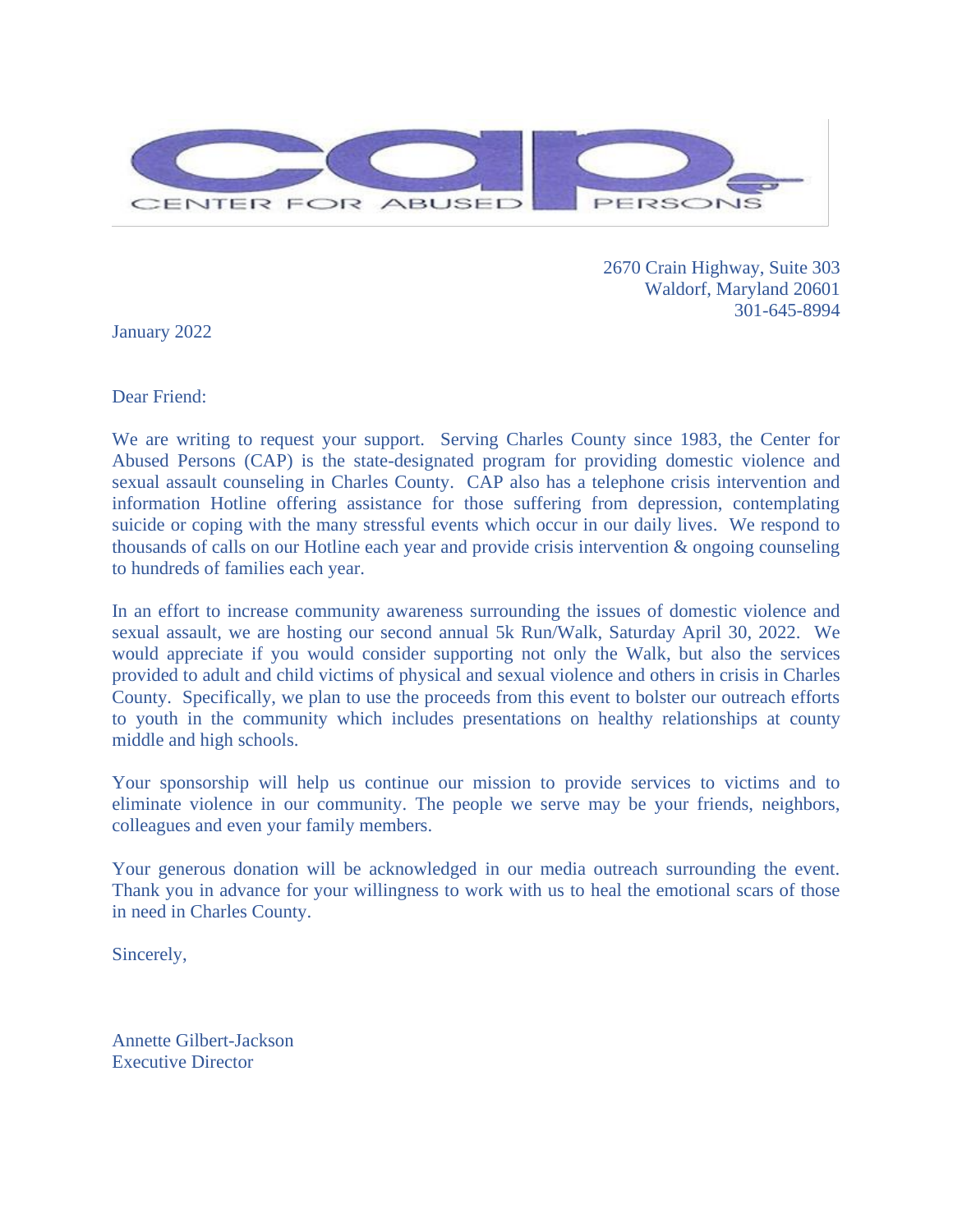

## *Help CAP spread the word.... Peace begins at home.*

5K Run/Walk Saturday, April 30, 2022 9:00 AM Indian Head Rail Trail, 10400 Theodore Green Blvd, White Plains, MD 20695 I want to help by being a \_\_\_\_\_\_\_\_\_\_\_\_\_\_ Benefactor: \$1,500 and up (logo on tshirt) \* \_\_\_\_\_\_\_\_\_\_\_\_\_\_ Sponsor: \$1,000 – 1,499 (logo on tshirt) \* \_\_\_\_\_\_\_\_\_\_\_\_\_\_ Patron: \$500 – 999 (logo on tshirt) \* \_\_\_\_\_\_\_\_\_\_\_\_\_\_ Partner: \$250 – 499 \_\_\_\_\_\_\_\_\_\_\_\_\_\_ Associate: \$100 – 249 \_\_\_\_\_\_\_\_\_\_\_\_\_\_ Friend: \$50 – 99 \_\_\_\_\_\_\_\_\_\_\_\_\_\_ Supporter: \$25 – 49 **Example 25 Participant: Individual \$35 each** *\* Please submit camera ready artwork to Erica Rosa at Erica@capcc.org* Name \_\_\_\_\_\_\_\_\_\_\_\_\_\_\_\_\_\_\_\_\_\_\_\_\_\_\_\_\_\_\_\_\_\_\_\_\_\_\_\_\_\_\_\_\_\_\_\_\_\_\_\_\_\_\_\_

| 114111C                          |                                                                                                                   |
|----------------------------------|-------------------------------------------------------------------------------------------------------------------|
|                                  |                                                                                                                   |
|                                  |                                                                                                                   |
|                                  |                                                                                                                   |
| Telephone ______________________ |                                                                                                                   |
|                                  | Make checks payable to:<br><b>Center for Abused Persons</b><br>2670 Crain Highway, Suite 303<br>Waldorf, MD 20601 |
|                                  | Thank you for your generous support as we work to help                                                            |

those suffering from physical and sexual violence and others in crisis.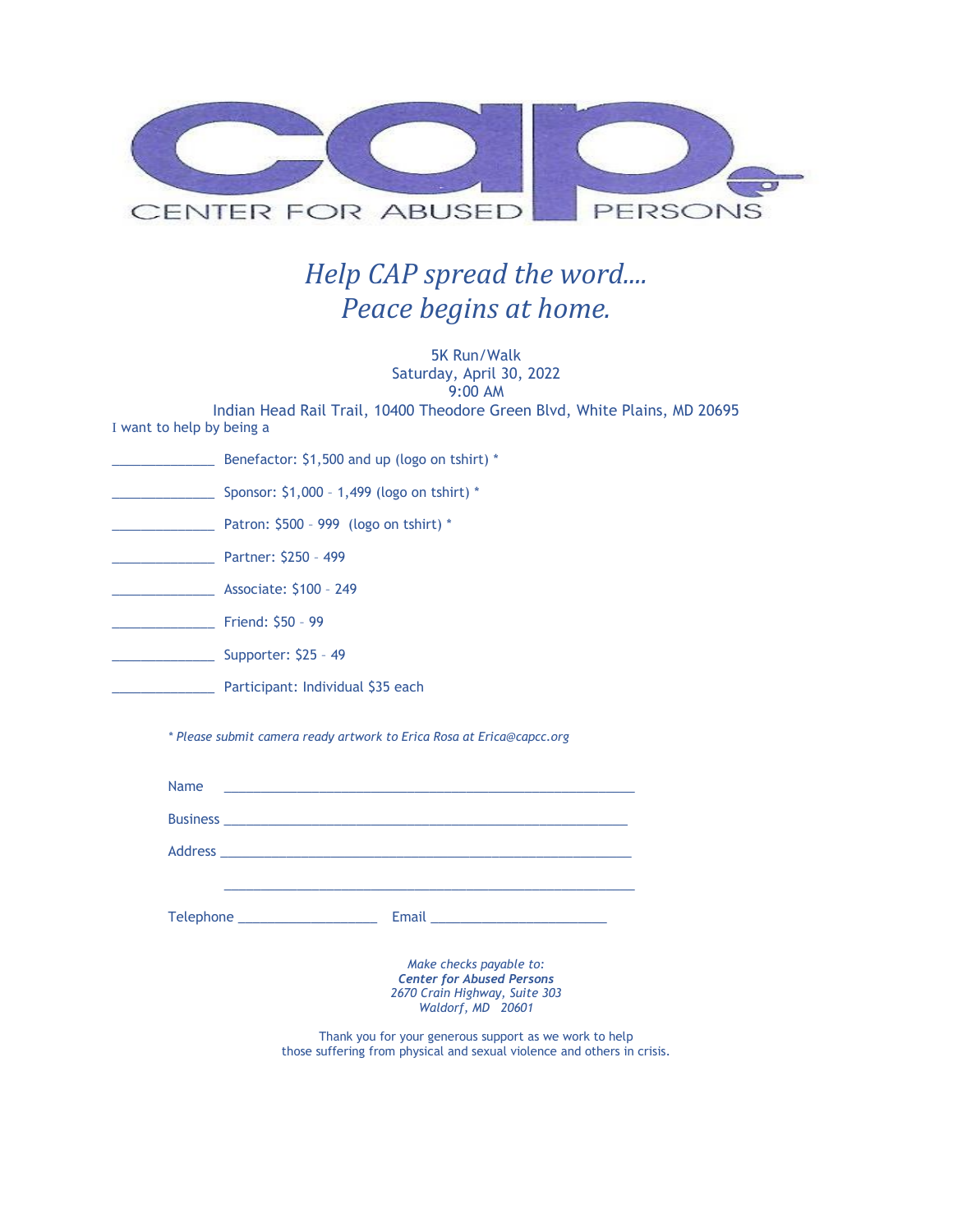

## *Help CAP spread the word.... Peace begins at home.*

5K Run/Walk Saturday, April 30, 2022 9:00 AM Indian Head Rail Trail, 10400 Theodore Green Blvd, White Plains, MD 20695

I want to help by donating goods or services for the 5K Run/Walk

Item(s) to be donated\*

Approximate value of donation: \_\_\_\_\_\_\_\_\_\_\_\_\_\_\_\_\_\_\_\_\_\_\_\_\_\_\_\_\_\_\_\_\_\_\_\_\_\_\_\_\_

| Name                                                     | <u> 1980 - Jan Alexandro Alexandro Alexandro Alexandro Alexandro Alexandro Alexandro Alexandro Alexandro Alexandro Alex</u> |  |
|----------------------------------------------------------|-----------------------------------------------------------------------------------------------------------------------------|--|
|                                                          |                                                                                                                             |  |
|                                                          |                                                                                                                             |  |
|                                                          |                                                                                                                             |  |
| Telephone<br><u> 1989 - Johann Barn, mars eta bainar</u> | Email                                                                                                                       |  |

Center for Abused Persons 2670 Crain Highway, Suite 303 Waldorf, MD 20601

Thank you for your generous support as we work to help those suffering from physical and sexual violence and others in crisis.

The Community Crisis & Referral Center, Inc. t/a Center for Abused Persons is a 501-c-3 organization. Your contribution is tax-deductible to the extent allowable by law. Our tax ID # is 52-1280683

\*Water bottles, snacks, totebags, brochures, giveaways with your organization's name and information.